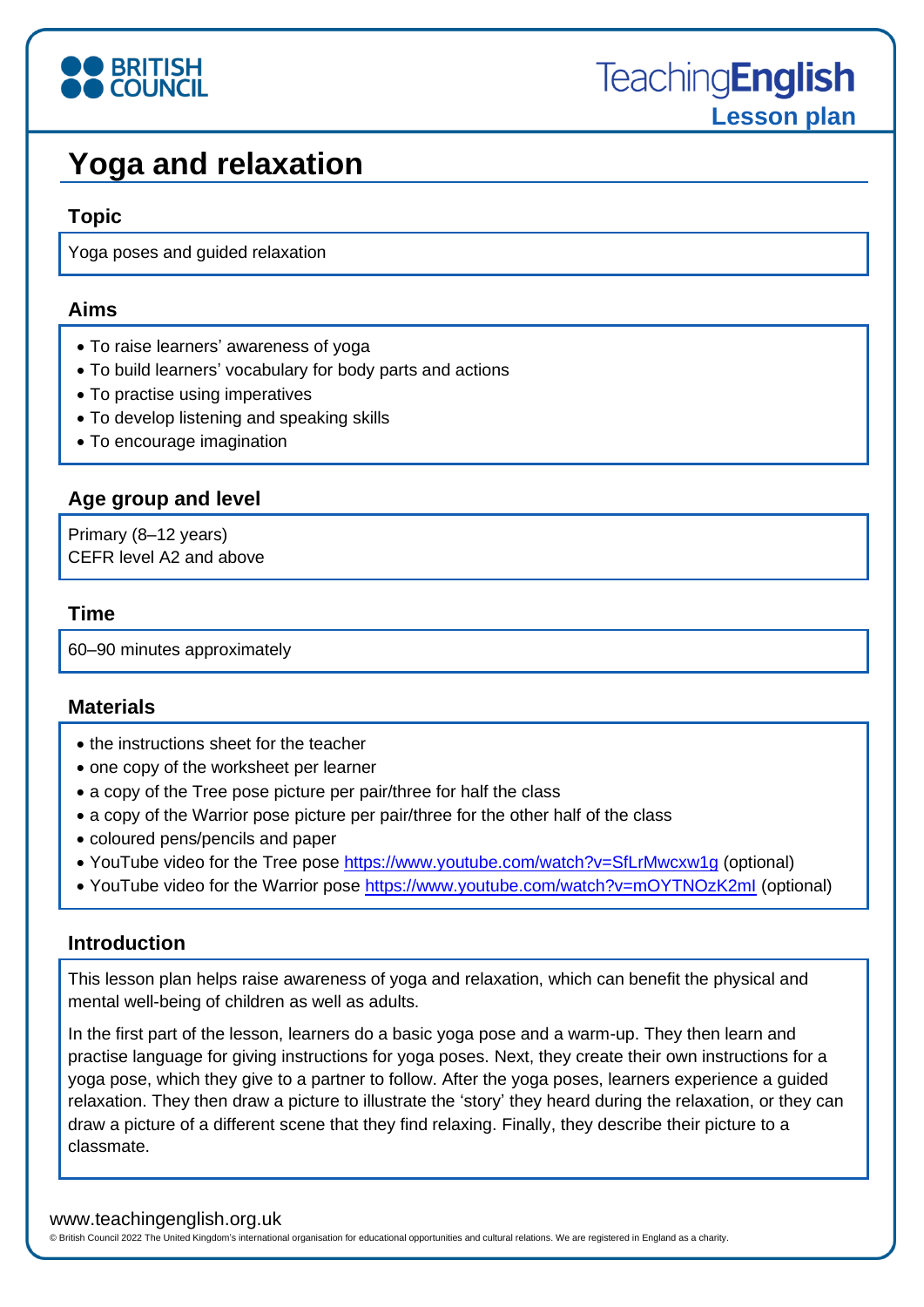

| <b>Procedure</b>                                                         |                                                                                                                                                                                                                                                                                                                                                                                                                                                                                                                                                                                                                                                                                                                                                                                                                                                                       |
|--------------------------------------------------------------------------|-----------------------------------------------------------------------------------------------------------------------------------------------------------------------------------------------------------------------------------------------------------------------------------------------------------------------------------------------------------------------------------------------------------------------------------------------------------------------------------------------------------------------------------------------------------------------------------------------------------------------------------------------------------------------------------------------------------------------------------------------------------------------------------------------------------------------------------------------------------------------|
| <b>Before the</b><br>lesson                                              | • Check with your learners' parents/carers and/or your school to make sure that it's<br>OK to do a lesson that includes some physical activity and whether there are any<br>learners who are unable to do the poses/warm-up for any reason.<br>• If anyone is unable to do the poses/warm-up due to mobility issues, you could<br>include some adapted yoga poses/stretches to do instead. Websites such as<br>https://www.wheelpower.org.uk/resources/adaptiveyoga can provide you with<br>some ideas.                                                                                                                                                                                                                                                                                                                                                               |
| 1. Introducing<br>the topic (5<br>minutes)                               | • Tell the learners that you're going to show them an activity. Can they tell you what<br>it is? Sit in Easy pose (this is also called Sukhasana or cross-legged pose - see<br>instructions sheet).<br>• Once they have guessed 'yoga', have a brief discussion.<br>Which country does yoga come from originally? [India]<br>What do we do when we do yoga? [relax our body and mind, stretch, do<br>poses, etc.]<br>Have you ever tried yoga? [If they have, did they like it?]<br>• Do the learners know the names of any poses, or can they guess? You could<br>explain that many poses are named after animals or things from nature. Some<br>examples are Cobra pose, Fish pose, Cat pose, Dog pose, Crocodile pose,<br>Mountain pose, Bridge pose. For reference, Wikipedia has a list of poses (or<br>asanas):<br>https://en.wikipedia.org/wiki/List_of_asanas |
| 2. Listening<br>skills (5-10<br>minutes)                                 | • Tell the learners they're now going to do the Easy pose that you showed them at<br>the start. Before you begin, tell them that the pose is not always easy! But with<br>practice it can become comfortable.<br>. Do the Easy pose with your learners. They listen and copy you as you give them<br>step-by-step instructions, referring to the instructions sheet if necessary.                                                                                                                                                                                                                                                                                                                                                                                                                                                                                     |
| 3. Building<br>language for<br>body parts and<br>actions (15<br>minutes) | • Tell the learners that they're going to warm up before learning some more poses.<br>• Use the warm-up instructions on the instructions sheet, as they contain the<br>language that the learners will need in the next stage for doing the Tree and<br>Warrior poses. Learners listen to your instructions and copy you as you do the<br>actions.<br>• Do the warm-up a second time, but this time the learners should repeat the<br>instructions after you, in order to practise pronunciation of the language.                                                                                                                                                                                                                                                                                                                                                     |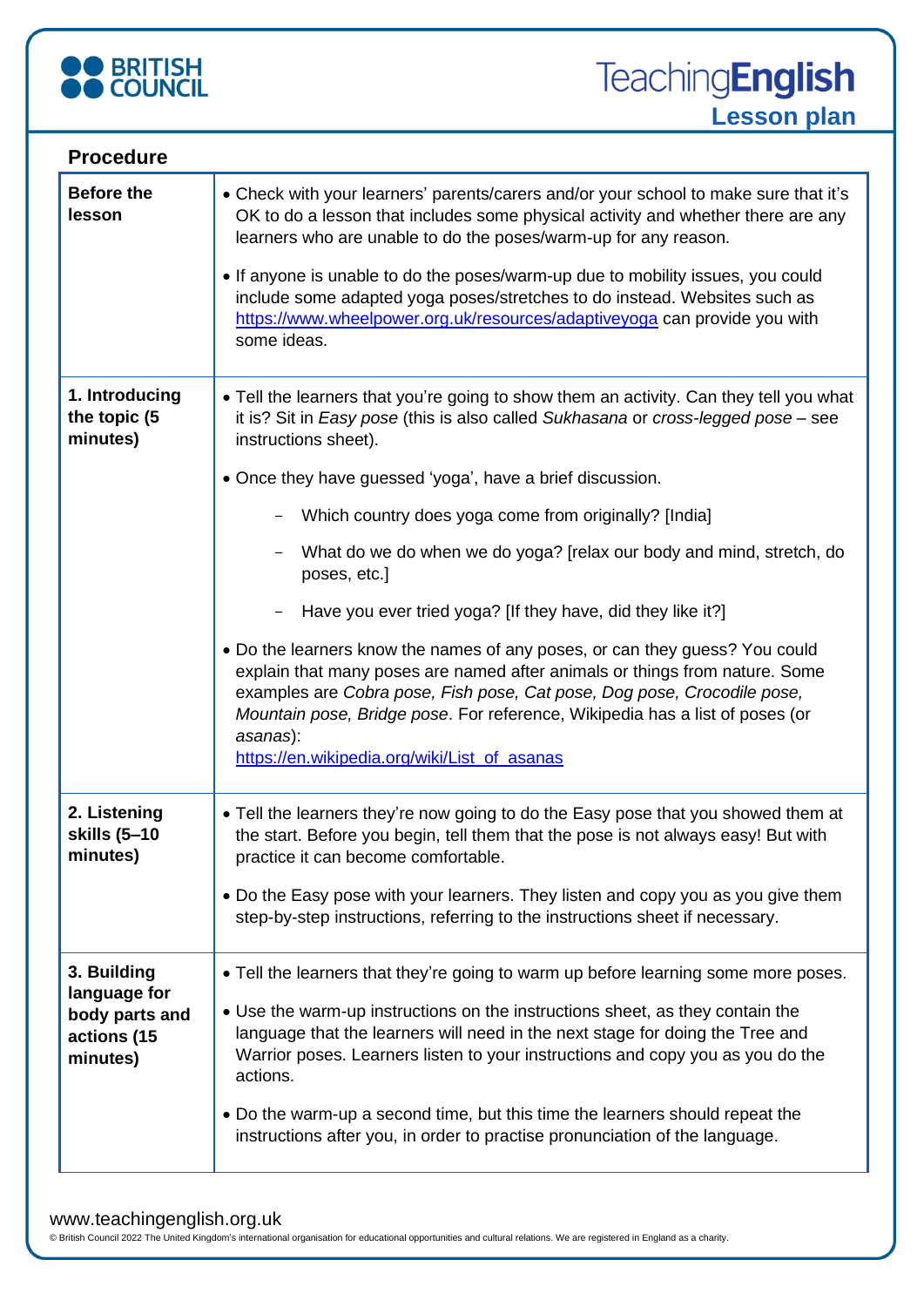

# **TeachingEnglish Lesson plan**

|                                                                  | • Then give the learners the worksheet. Show them how to use the table. Going<br>from left to right, they can create a sentence using words from each column. Read<br>an example, pointing to the words. Then ask them to do the action. For example:                                                                                                                    |
|------------------------------------------------------------------|--------------------------------------------------------------------------------------------------------------------------------------------------------------------------------------------------------------------------------------------------------------------------------------------------------------------------------------------------------------------------|
|                                                                  | Bend your knees.                                                                                                                                                                                                                                                                                                                                                         |
|                                                                  | Straighten your left arm above your head.                                                                                                                                                                                                                                                                                                                                |
|                                                                  | Put your right foot behind you.                                                                                                                                                                                                                                                                                                                                          |
|                                                                  | Stretch your arms up.                                                                                                                                                                                                                                                                                                                                                    |
|                                                                  | • Ask one of the learners to make a sentence. The other learners do the action.<br>Repeat a few more times until you are sure that the learners understand how to<br>create the sentences and that they understand all the vocabulary.                                                                                                                                   |
| 4. Speaking and<br>listening skills<br>$(20-30 \text{ minutes})$ | • Tell the learners that they are now going to learn another yoga pose and they are<br>then going to teach it to a partner.                                                                                                                                                                                                                                              |
|                                                                  | • Divide the class into two groups - Trees and Warriors. Check they understand the<br>meanings of the two words.                                                                                                                                                                                                                                                         |
|                                                                  | Within the Tree group, put the learners into pairs/threes.                                                                                                                                                                                                                                                                                                               |
|                                                                  | Within the Warrior group, put the learners into pairs/threes.                                                                                                                                                                                                                                                                                                            |
|                                                                  | • Give each pair/three the picture of their pose, Tree or Warrior. Should you wish,<br>you could also use videos such as those below. Alternatively, you could watch the<br>videos before the class for your own reference, in order to help the learners learn<br>the poses. (You can see the four steps of the pose at 0:15 of each video.)                            |
|                                                                  | Tree pose: https://www.youtube.com/watch?v=SfLrMwcxw1g                                                                                                                                                                                                                                                                                                                   |
|                                                                  | Warrior pose: https://www.youtube.com/watch?v=mOYTNOzK2ml                                                                                                                                                                                                                                                                                                                |
|                                                                  | • In their pairs/threes, using the picture of the pose and the table on the worksheet,<br>the learners decide what instructions you need to get into and then out of that<br>pose. They can make notes on the worksheet. When they have decided, they<br>should practise the instructions on each other to see if they work. Monitor and help<br>the learners as needed. |
|                                                                  | • Once they have had enough time to feel comfortable with the pose, put the<br>learners into new pairs/threes, with at least one Tree and one Warrior in each.                                                                                                                                                                                                           |
|                                                                  | • The Tree and Warrior learners then take turns to give instructions for and<br>demonstrate their pose. The other follows the instructions and copies the pose.                                                                                                                                                                                                          |
|                                                                  | • Get some class feedback. Which pose was easier or harder? Which was more<br>fun?                                                                                                                                                                                                                                                                                       |